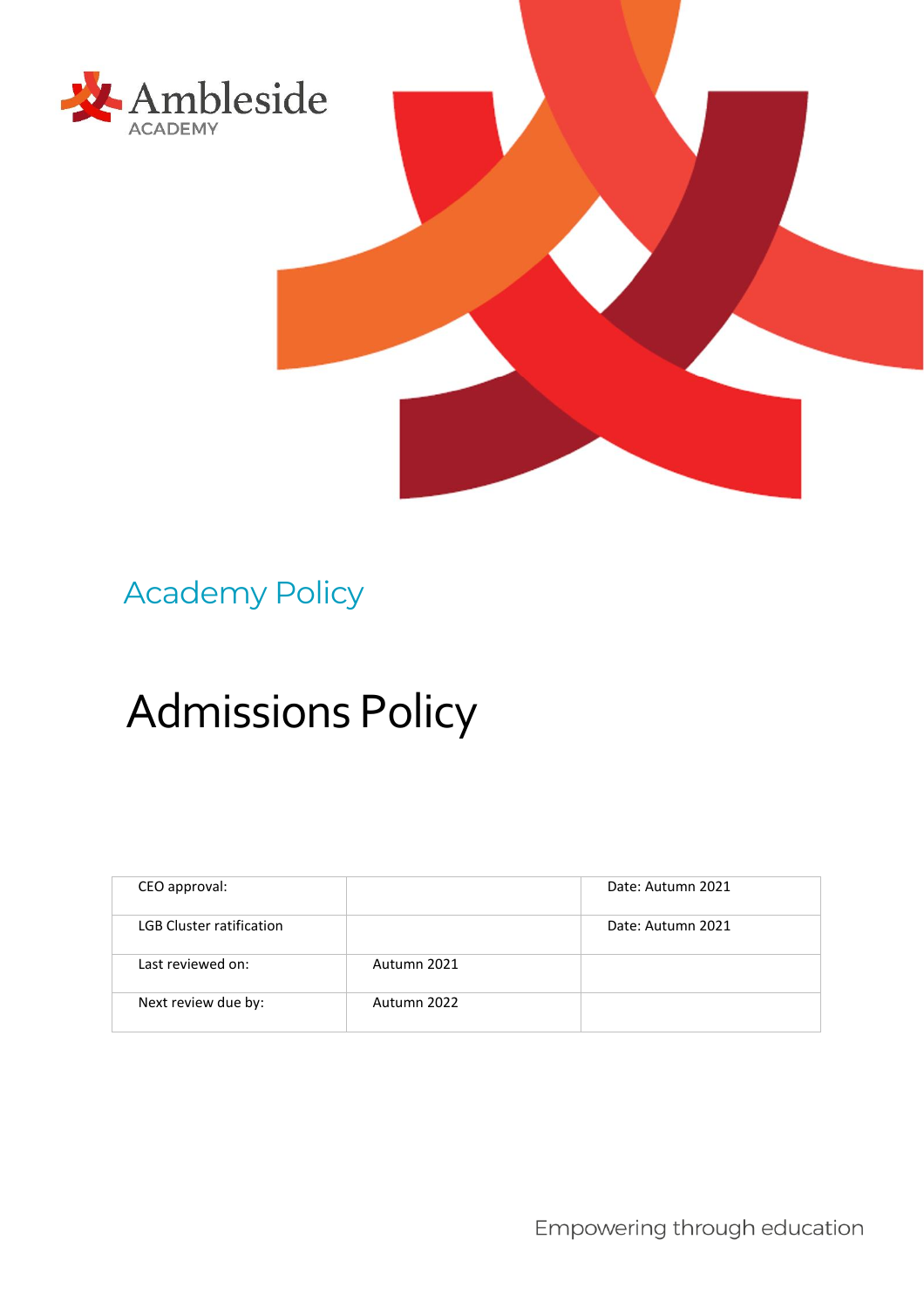## **Contents**

| 1.  |  |
|-----|--|
| 2.  |  |
| 3.  |  |
| 4.  |  |
| 5.  |  |
| 6.  |  |
| 7.  |  |
| 8.  |  |
| 9.  |  |
| 10. |  |
| 11. |  |
| 12. |  |
|     |  |

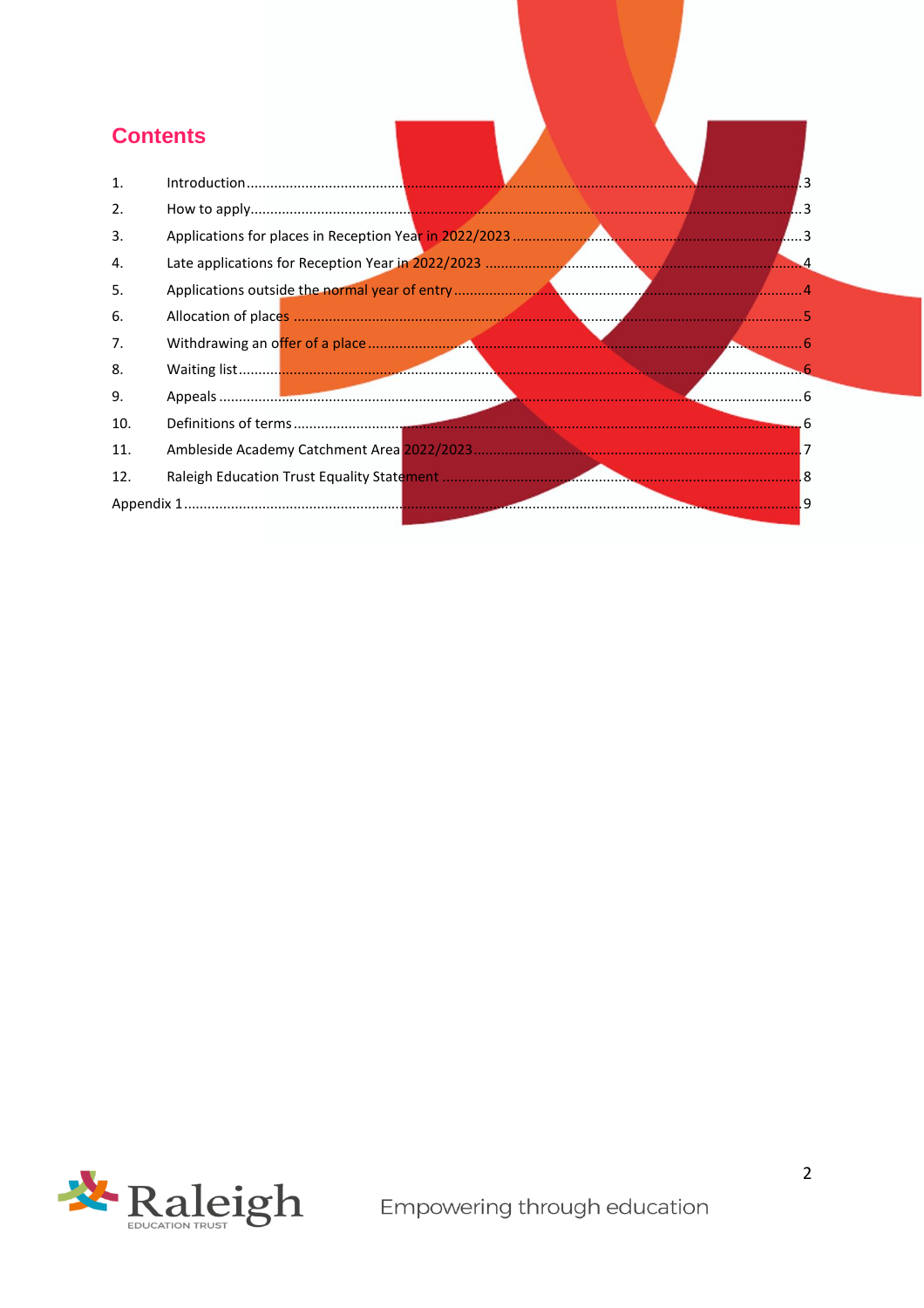#### <span id="page-2-0"></span>**1. Introduction**

- 1.1 The school policy for Admission for the academic year 2022/2023 has been written to reflect Nottingham City Local Authority guidance. This policy is reviewed on a yearly basis by Ambleside Academy and the Raleigh Education Trust.
- 1.2 This policy aims to:
	- a) Explain how to apply for a place at the Academy
	- b) Set out the Academy's arrangements for allocating places to the pupils who apply
	- c) Explain how to appeal against a decision not to offer your child a place
- 1.3 This policy is based on the following advice from the Department for Education (DfE):
	- a) School Admissions Code
	- b) School Admission Appeals Code
- 1.4 All references to 'Academy' in this document refer to Ambleside Academy.

#### <span id="page-2-1"></span>**2. How to apply**

- 2.1 All applications for places should be made to the applicant's home local authority. Parents/carers resident in Nottingham City are strongly encouraged to apply through the City Council's website using the online admissions system. Alternatively, if parents/carers resident in Nottingham City wish to apply using a paper application form (School Common Application Form) this is available from and should be returned to the School Admissions Team, Access and Inclusion, LH Box 14, Loxley House, Station Street, Nottingham, NG2 3NG.
- 2.2 Although the Governing Body has responsibility for deciding on admissions, under law the local authority will co-ordinate all admissions in its area and will communicate all admission decisions to parents.

#### <span id="page-2-2"></span>**3. Applications for places in Reception Year in 2022/2023**

- 3.1 For entrance to the academy in September 2022, application packs will be distributed by the local authority to parents/carers resident in Nottingham City by post, or via city nursery schools, by the end of November 2021. The closing date for applications under the co-ordinated admission scheme is 15 January 2022. Offers of places will be made on the national offer date of 16April 2022 (or next working day after this date). In respect of applications for the 2022 autumn term, for parents/carer who apply for a place online an email will be sent on the 16 April 2022. If a paper application was submitted via the Common Application Form, decisions will be posted on the 16 April 2022 and should be received by parent/carers on the 18 or 20 April 2022.
- 3.2 Parents/carers should confirm to the local authority whether they wish to accept the place offered within 14 days of receipt of the offer. Failure to do so will result in the place being withdrawn.

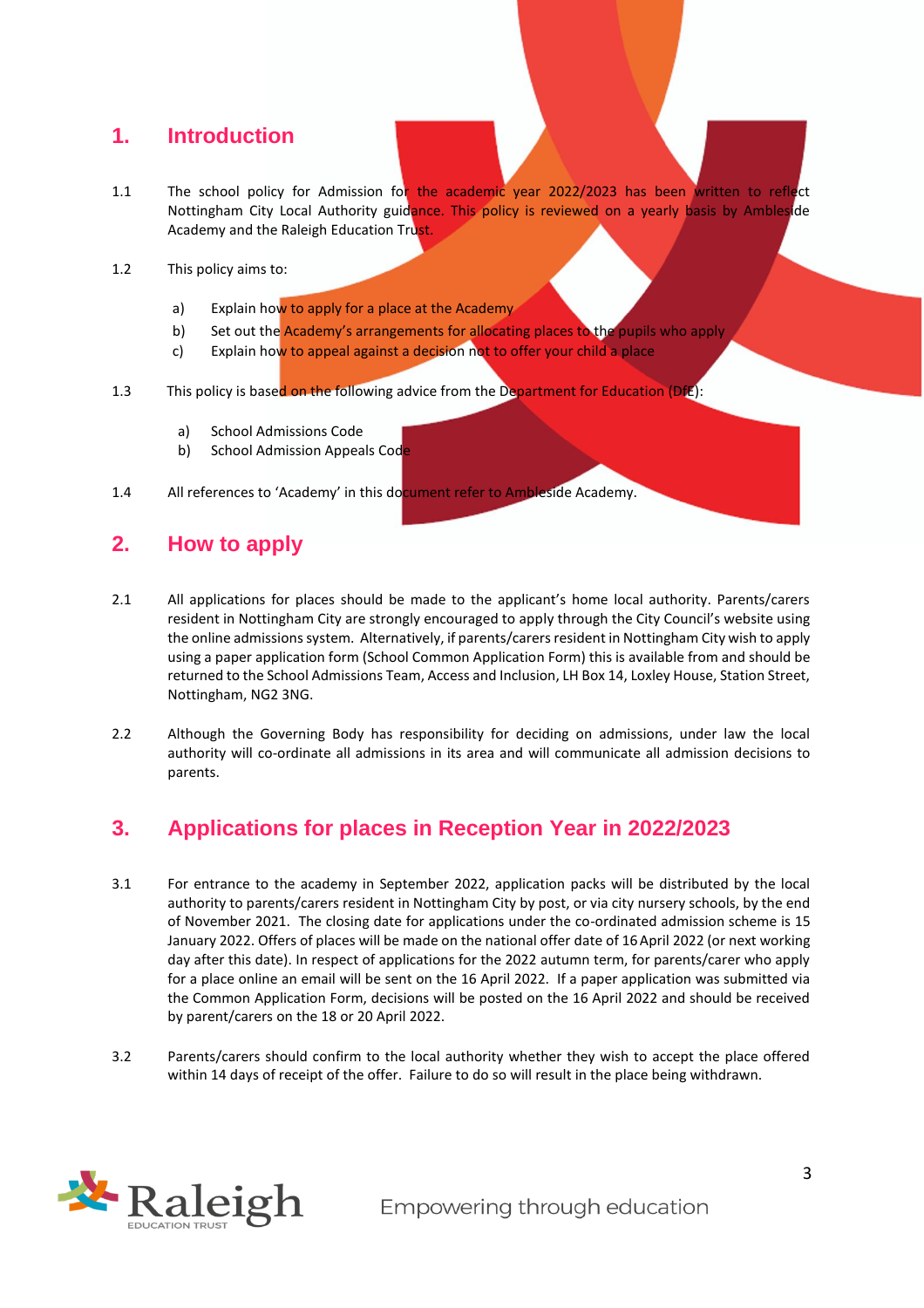#### <span id="page-3-0"></span>**4. Late applications for Reception Year**

- 4.1 Nottingham City Council and the Governing Body of the academy may be willing to accept applications which are received late, i.e. after the closing date of 15 January 2022, but before 5.00 p.m. on 10 February 2022 for good reason for example:
	- a) a family returning from abroad
	- b) a lone parent who has been ill for some time
	- c) a family moving into Nottingham from another area
	- d) other exceptional circumstances
- 4.2 Each case will be treated on its merits.
- 4.3 Any preferences received by Nottingham City Council up to 10 February 2022, with good reason for being late, and where appropriate, with the agreement of the Governing Body of the academy will be included in the first cycle of allocations and will be notified on the national offer day.
- 4.4 All other late applications for places at the academy received by Nottingham City Council after 10 February 2022 will be dealt with after the offer day.
- 4.5 Other local authorities might have different policies when dealing with late applications. Applicants are advised to contact their home local authority to find out what their policy is.

#### <span id="page-3-1"></span>**5. Applications outside the normal year of entry**

- 5.1 Parents and carers can apply for places during the school year, following the normal application process. If the respective year group total is below the published admission number for that year group, the child will be offered a place - unless paragraphs 2.15 and 3.8 of the School Admissions Code are applicable.
- 5.2 If the respective year group total is full, the child will only be offered a place if there are very exceptional circumstances, and if the governors decide that the education of pupils in that year group will not be detrimentally affected by the admission of an extra pupil.
- 5.3 Parents will have **14 days** to accept the offer of a school place otherwise it may be withdrawn and offered to another pupil on the waiting list.
- 5.4 If a child is not allocated a place, parents have a statutory right to appeal (see 'Appeals' below). Appeals should be lodged within 20 school days of the date of the decision letter.
- 5.5 Local Authorities are required to have 'Fair Access Protocols' in order to make sure that unplaced children, especially the most vulnerable, who live in the home local authority area, are offered a place at a suitable school as quickly as possible. This can include admitting children, above the published admission number, to schools that are already full.
- 5.6 In respect of the need to make admission out of the normal age group, requests for admission outside of chronological age will be considered and can be made.

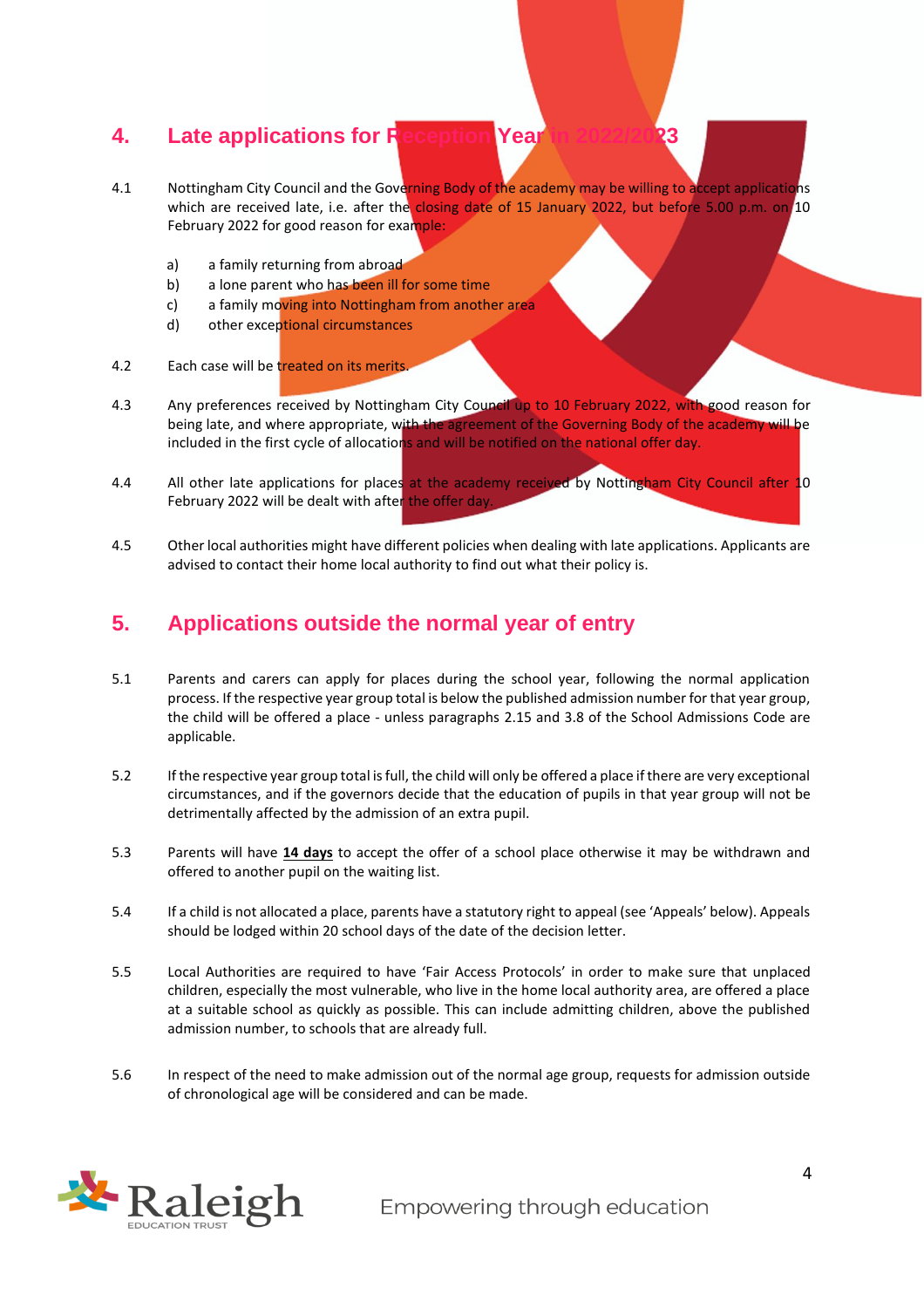5.7 Pupils who have a 'Statement of Special Educational Need' 'or Education, Health and Care Plan,' where the academy is named in the child's statement or plan, may be admitted. This will reduce the number of places available for other pupils.

#### <span id="page-4-0"></span>**6. Allocation of places**

- 6.1 Ambleside Academy has an agreed admission number of 90 pupils for entry in each year group.
	- 6.1.1 Places will first be allocated to a 'looked after child' or a child who was previously looked after, but immediately became subject to an adoption, child arrangement, or special guardianship order. A looked after child is a child is;
		- a) in the care of a local authority, or
		- b) being provided with accommodation by a local authority in the exercise of their social services functions in accordance with section  $22(1)$  of the Children Act 1989 at the time of making an application to a school.
	- 6.1.2 Places will then be allocated to pupils, who at the closing date for applications, live within the catchment area of the academy, and who at the time of admission, have a brother or sister attending the academy who will still be on roll at the proposed date of admission.
	- 6.1.3 Places will then be allocated to children of staff, specifically teaching or support staff, on the payroll of Ambleside Academy at the time of admission, where the member of staff is recruited to fill a vacant post for which there is a demonstrable skill shortage.
	- 6.1.4 Places will then be allocated to other pupils, who at the closing date for applications, live within the catchment area of the academy.
	- 6.1.5 Places will then be allocated to pupils who live outside the catchment area of the academy, and who at the time of admission, have a sibling attending the academy.
	- 6.1.6 Places will then be allocated to other pupils who live outside the catchment area of the academy.
- 6.2 In the case of two or more applications that cannot be separated by the criteria outlined above, the Academy will use the distance between the Academy and a child's home to decide between applicants. Priority will be given to children who live closest to the Academy. Distance will be measured in a straight line from the child's home address to the Academy's front gates on Minver Crescent. A child's home address will be considered to be where he/she is resident for the majority of nights in a normal school week.
- 6.3 The above criteria (6.1.2-6.1.6) may be overridden by Fair Access protocol.

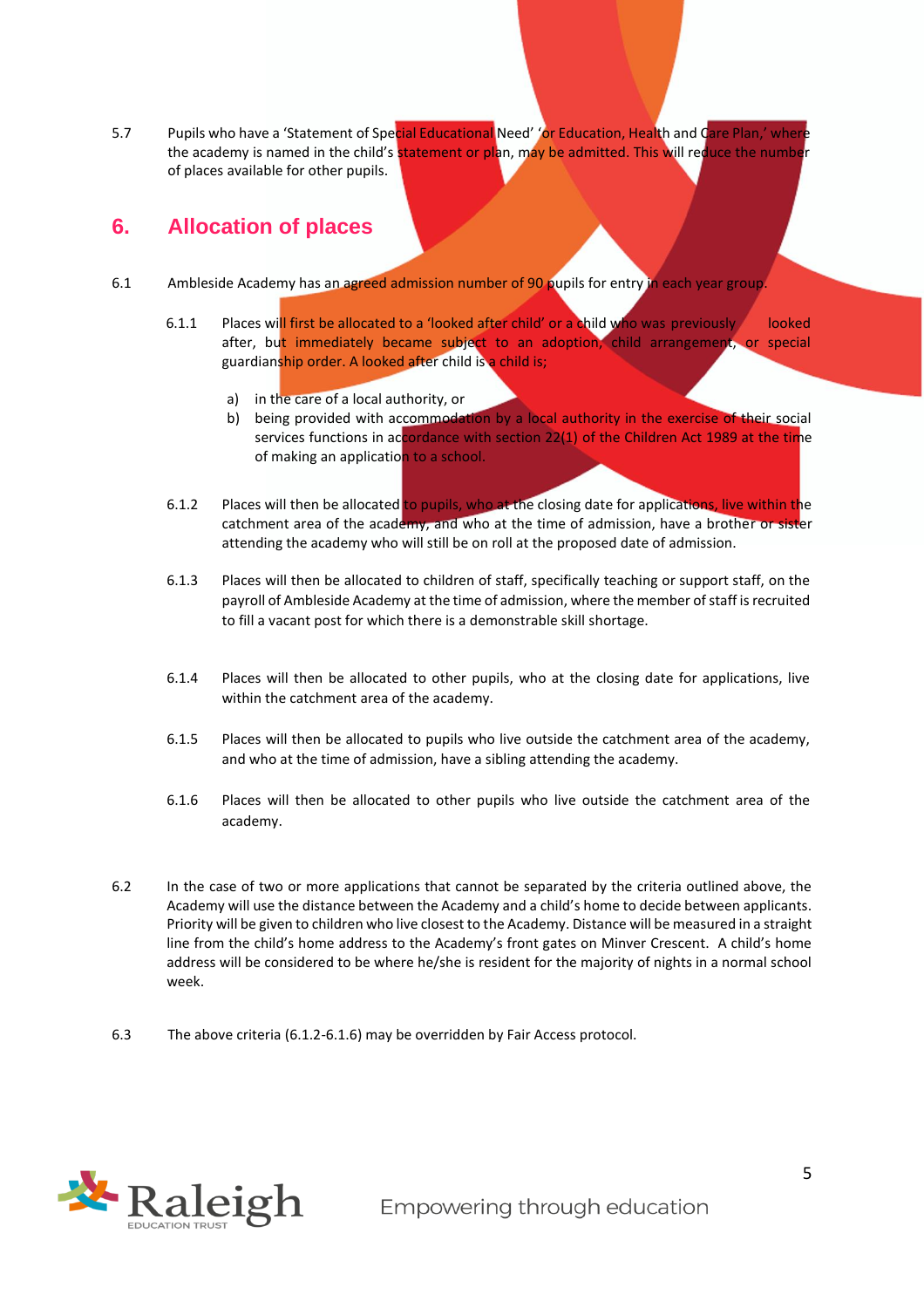#### <span id="page-5-0"></span>**7. Withdrawing an offer d**

- 7.1 Any offers of a place found to be made on the basis of inaccurate information can be withdrawn. Such examples would include fraudulent, or intentionally misleading applications (e.g. a false claim to residence in the catchment area of the academy).
- 7.2 Failure to accept a place offered at the academy within the 14 days previously specified may also leadto the withdrawal of that offer.

#### <span id="page-5-1"></span>**8. Waiting list**

- 8.1 If there are no spaces available at the time of your application, your child's name will be added to a waiting list for the relevant year group. When a space becomes available it will be filled by one of the pupils on the waiting list in accordance with the criteria listed in this policy (see Allocation of Places).
- 8.2 Because the academy receives applications for admission throughout the year, the waiting lists are continually being re-ordered. A child's position on the list may rise or fall over time. Length of time on the waiting list will not be a factor in offering a place.
- 8.3 Children who are the subject of a direction by a Local Authority to admit, or who are allocated a place at the academy in accordance with the In-Year Fair Access Protocol, will take precedence over children on a waiting list.

#### <span id="page-5-2"></span>**9. Appeals**

9.1 If your child's application for a place at the Academy is unsuccessful, you will be informed by the local authority why admission was refused, and give[n information about the appeals process. Appeals can](https://myaccount.nottinghamcity.gov.uk/service/School_Admissions_Appeal)  be submitted via e-form, using the link this link [https://myaccount.nottinghamcity.gov.uk/service/School\\_Admissions\\_Appeal](https://myaccount.nottinghamcity.gov.uk/service/School_Admissions_Appeal)

#### <span id="page-5-3"></span>**10. Definitions of terms**

- 10.1 Residence
	- 10.1.1 A child's home address will be considered to be where he/she is resident for the majority of nights in a normal school week. If more than one person has parental responsibility for the child, and those people live in separate homes, the academy will consider the child's home address to be the property at which they live for most of the week (this includes weekends as well as weekdays).
	- 10.1.2 If the child lives at two separate homes for an equal length of time, the child's permanent place of residence will be taken as the address shown on the child benefit award notice.
- 10.2 Brothers or sisters sibling connection

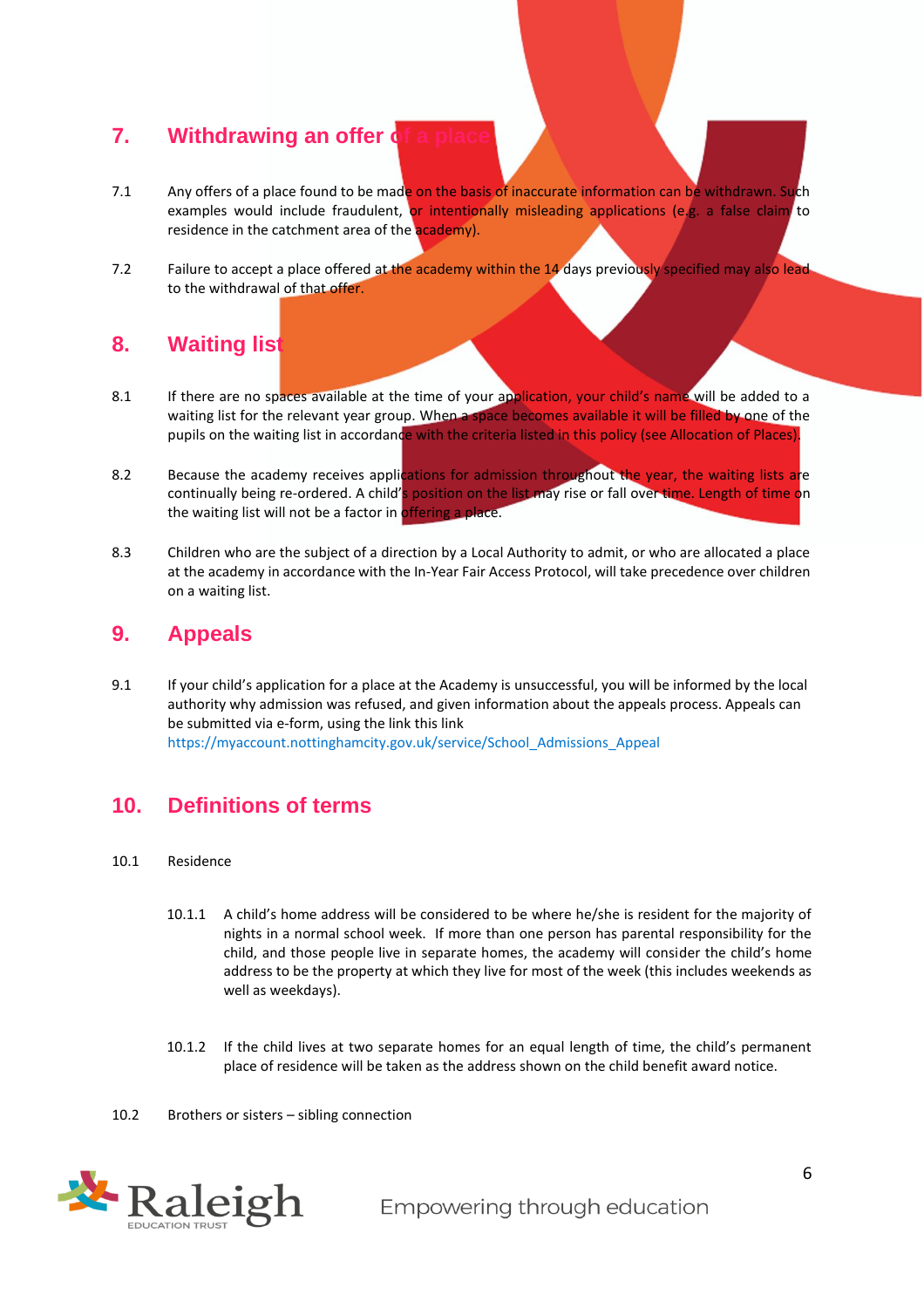- 10.2.1 For admission purposes the academy considers the following as siblings:
	- a) a brother or sister who share the same parents;
	- b) a half brother or half sister, where two children share one common parent;
	- c) a step brother or step sister, where two children are related by a parent's marriage or civil partnership.
	- d) adopted or fostered children living in the same household under the terms of a child arrangement or special guardianship order.
- 10.2.2 Where applications are received in respect of twins, triplets or children of other multiple births, the academy will endeavour to offer places in the same school, admitting above the planned admission number where necessary. If this is not possible, the parent/carer will be asked which child(ren) should take up the place(s). The parent/carer will still have a right of appeal against a refusal of a place.

#### <span id="page-6-0"></span>**11. Ambleside Academy Catchment Area 2022/2023**



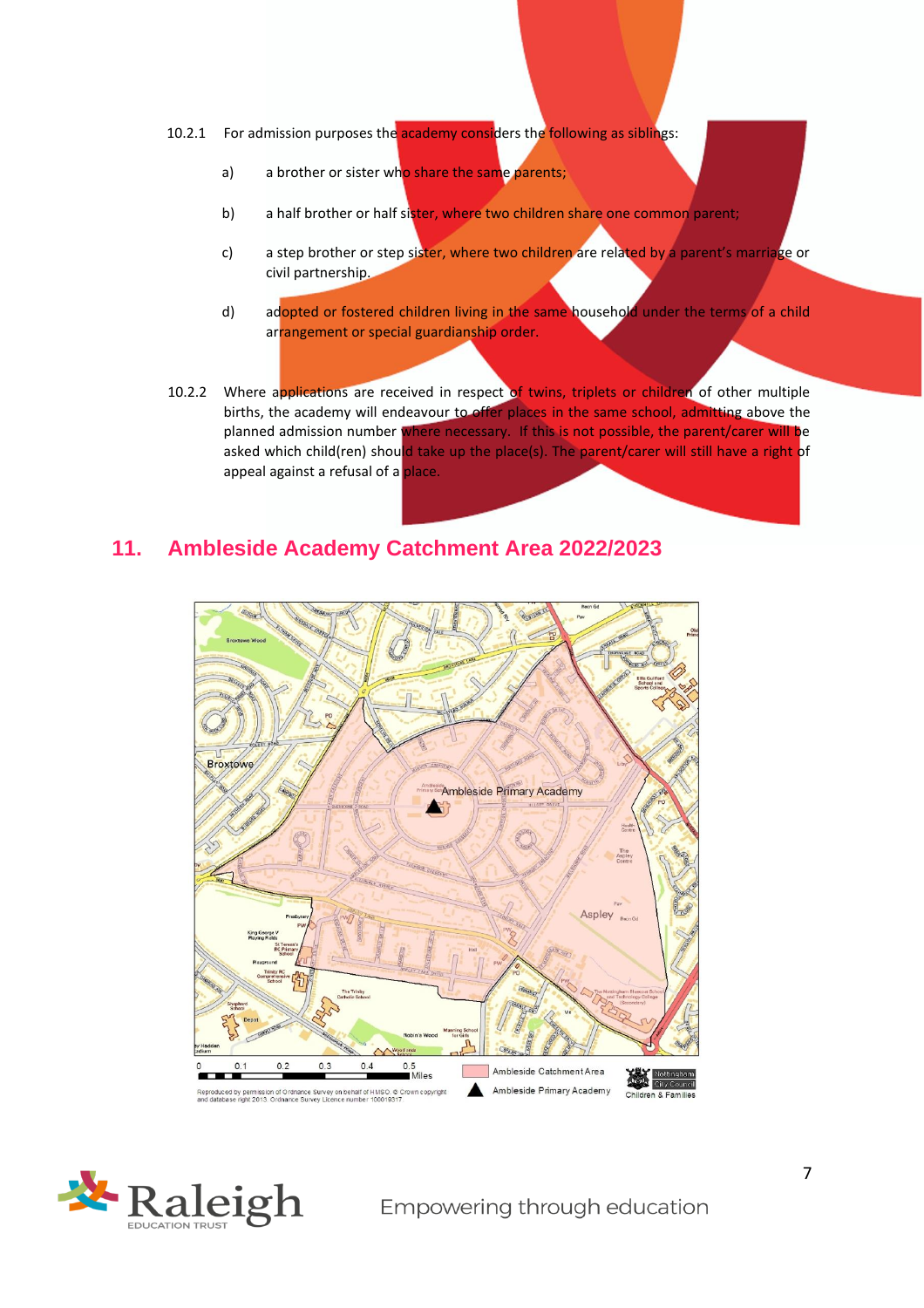### <span id="page-7-0"></span>**12. Raleigh Education Trust Equality**

12.1 Parents and carers are welcome to ask for further information about any policy matter. Copies of our policies are displayed on the Academy website [www.ambleside.raleightrust.org](http://www.ambleside.raleightrust.org/) [a](http://www.amblesideprimaryschool.co.uk/)nd be requested via the Academy Office. The Academy will try to arrange for the translation or summary of a document when this is requested by a parent or carer whose first language is not English.